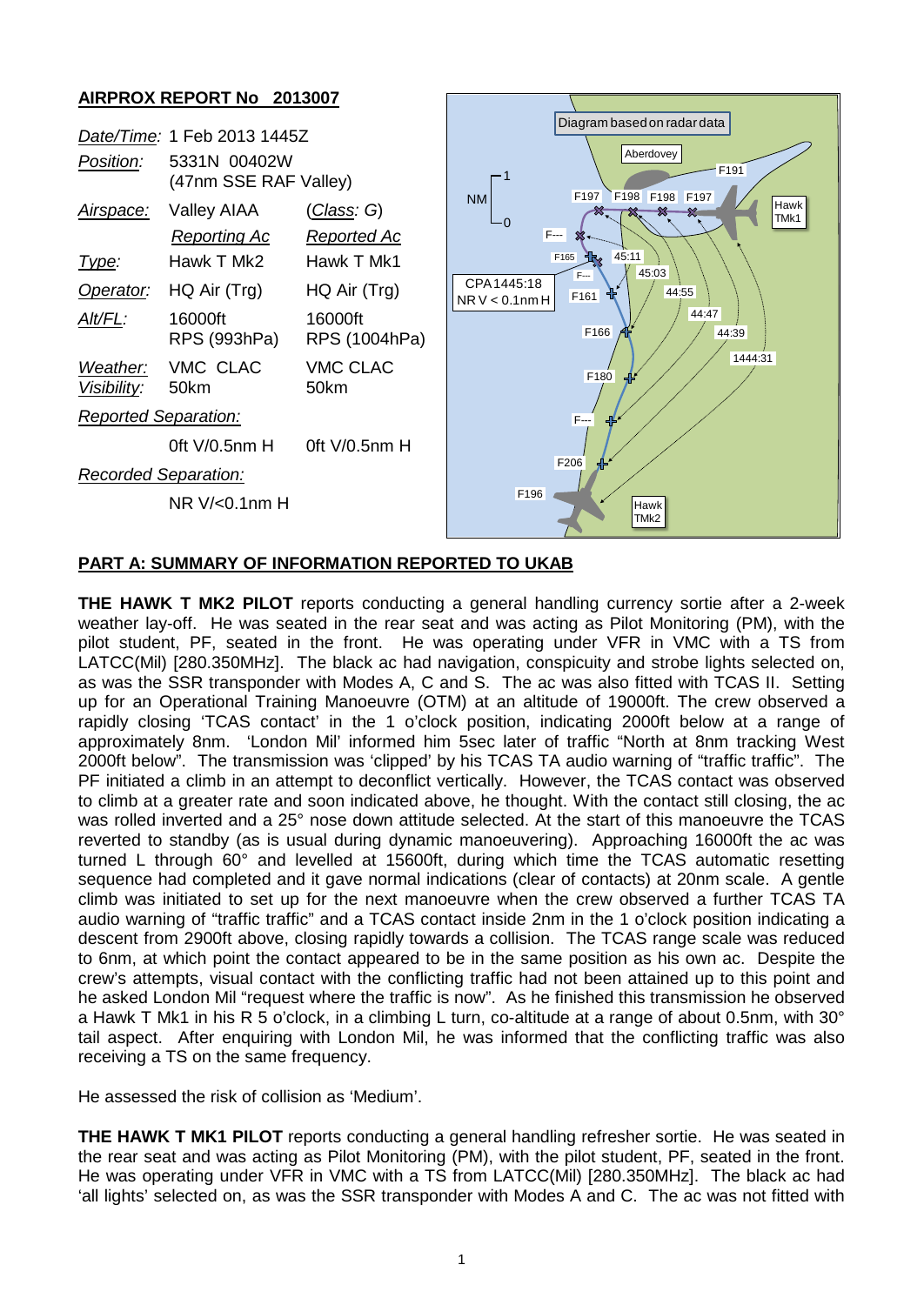a Mode S capable transponder or an ACAS. He had informed London Mil that he would be operating in the height block 5000ft to 20000ft and had been in the same area for more than 10min. Just before the incident London Mil passed TI on traffic 12nm S at 500ft above, transiting N. No indication was given that this ac would be changing height and he did not recall London Mil informing the other ac of his height block. There was an updated TI call of traffic 8nm S, and the crew entered a LH Maximum Rate Turn (MRT), descending from about 18000ft. After the second orbit of the MRT, with the crew focusing their lookout through the top of the canopy, they both saw a flash of black, R to L across the front of the ac. The ac was immediately recovered and the crew saw a Hawk T Mk 2 in a gentle climb N-bound at approx 15-16000ft and 0.5nm away. It was believed that this was the same ac that had been called by London Mil earlier. Before entering the MRT, the crew's SA led them to believe the conflicting Hawk was still a few miles away, transiting N but above them in height and maintaining level, so he elected to enter the MRT thinking this would increase vertical separation.

He assessed the risk of collision as 'Medium'.

[UKAB Note(1): The RAF Valley weather was reported as follows: METAR EGOV 011450Z 33015KT 9999 FEW012 BKN015 BKN025 07/06 Q0996 WHT TEMPO FEW015 BLU]

**THE LATCC(MIL) AREA CONTROLLER** reports he had just begun his shift and was the only ATCO working in the band-boxed position with all 'West Bank' sectors open. [The 2 subject Hawks] were conducting general handling in similar altitude blocks in a similar area, with both under a TS. He had heard the previous controller calling TI to each about the other during their position handover so knew they were both aware of each other. Several minutes after handover he noticed both ac were flying on headings and at levels which would take them within 3nm and 3000ft of each other so he passed TI to both pilots, which was acknowledged by both. They continued to get closer and one of the Hawk pilots asked for further TI. He gave as accurate a picture as he could and recalled both ac being within 1nm, with no Mode C available on [the Hawk T Mk1]. [The Hawk T Mk2 pilot] then asked if the other Hawk was on frequency and he offered him the opportunity to talk directly, believing he wanted to negotiate with his colleague. [The Hawk T Mk1 pilot] transmitted that he was visual with the other Hawk. Both aircraft recovered to Valley soon after. The controller took no further action at the time as an Airprox was not declared by either pilot.

He assessed the risk of collision as 'Negligible'.

**THE LATCC(MIL) SUPERVISOR** reports that an Airprox was not declared on frequency at the time or brought to her attention soon after and that she had no recollection of the event.

**THE UNIT SAFETY MANAGEMENT OFFICER** reports that the incident occurred due to the flight profile of the two Hawks in West Wales. The W Tac controller was operating the 4 "West Bank" sectors (NW/Central and W/SW) and the SUP would have been monitoring SE for pre-notes; a routine scenario for traffic levels at the time. There was no planner in situ. No landline conversations took place during the time period of the RT transcript. The controller made appropriate TI calls to the Hawk pilots when he deemed it necessary and with the information available to him. The pilots gave the impression that they would attempt to deconflict laterally but this did not occur. The controller also updated the TI when he could; the RT transcript indicates that both pilots made a change in altitude following the TI, which took them into confliction with each other.

**BM SAFETY POLICY AND ASSURANCE** reports that this Airprox occurred on Fri 1 Feb 2013 at 1445:19, between a Hawk T Mk2 (Hawk T2) and a Hawk T Mk1 (Hawk T1). Both Hawks were manoeuvering individually in altitude blocks within the North Wales Military Training Area (NWMTA), in receipt of a TS from LATCC(Mil) W Tac.

All heights/altitudes quoted are based upon SSR Mode C from the radar replay unless otherwise stated.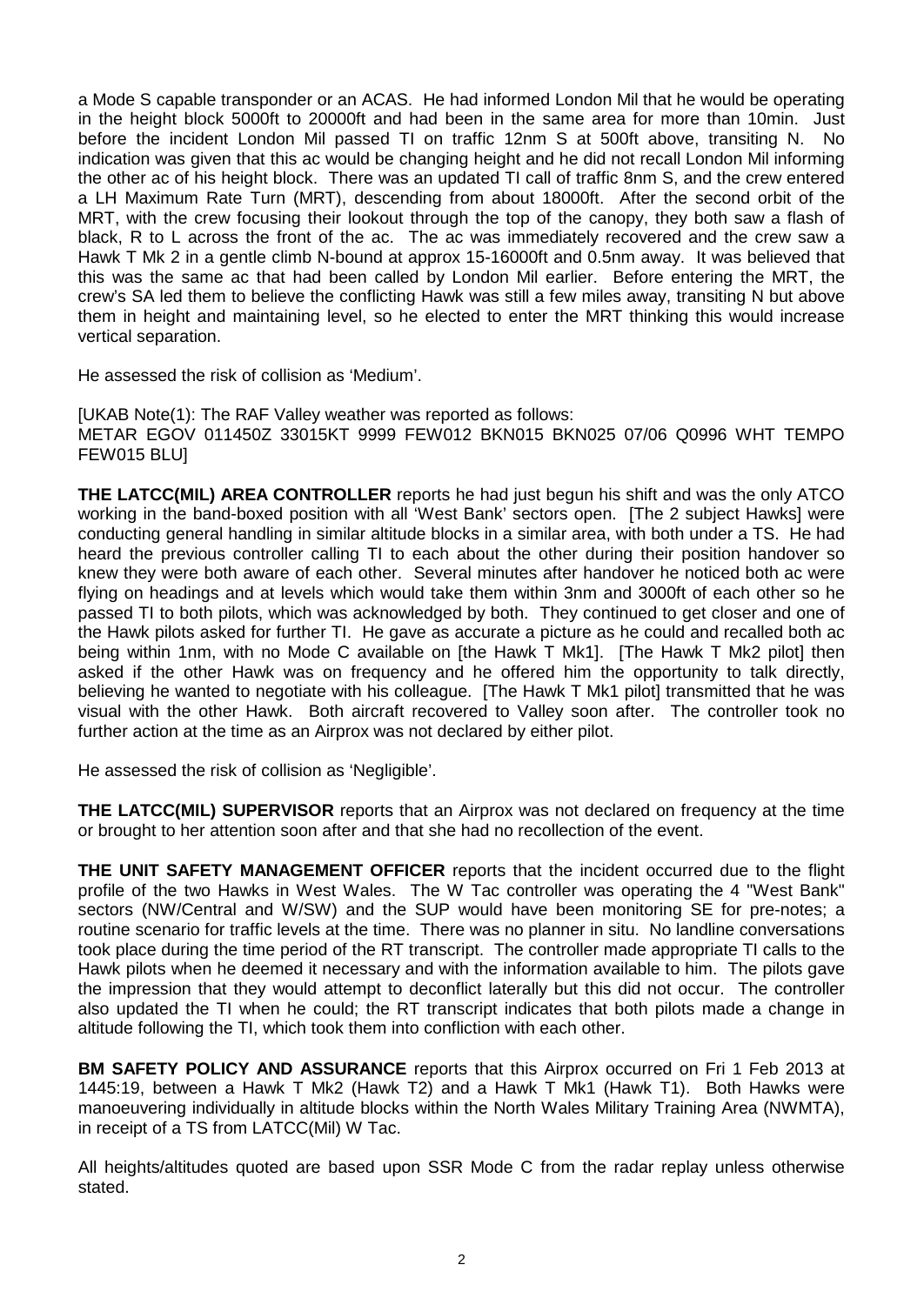#### Information

Both aircrews reported VMC with unlimited visibility, operating 6000ft above cloud. W Tac reported low workload and task complexity, operating 'band-boxed' with the W, SW, NW and Central sectors.

The 2 Hawk pilots had been operating within 15nm of each other, on the same freq, for at least 15min prior to the start of the incident sequence and were aware of each other's presence. W Tac controller stated in his DASOR that, while he was accepting a handover of the control position, he heard the off-going controller provide TI to the 2 Hawks on each other; this TI was passed between 1438:00 and 1438:27.

The incident sequence commenced at 1444:26 as W Tac provided TI to Hawk T2 pilot on Hawk T1 stating, "*traffic North, 8 miles, tracking West, indicating 2000 feet below, similar type*", which was acknowledged. At this point, Hawk T2 was 8.9nm SW of Hawk T1, tracking NNE'ly, indicating FL196; Hawk T1 was tracking W'ly, indicating a climb through FL178; Figure 1 depicts the incident geometry at this point.



Figure 1: Incident Geometry at 1444:26

Based upon the report submitted by the pilot of Hawk T2, it was at approximately this point that they received a TCAS TA warning of the presence of Hawk T1 and initiated a climb 'in an attempt to deconflict vertically'.

Immediately after the pilot of Hawk T2 acknowledged the TI, at 1444:35, W Tac provided TI to Hawk T1 on Hawk T2 stating, "*traffic South, 6 miles, Northbound, similar type, now 500 feet above you*"; the pilot of Hawk T1 acknowledged this TI, advising W Tac that he was, "*looking*". At this point, Hawk T2 was 6.8nm SW of Hawk T1, tracking NNE'ly, indicating a climb through FL197; Hawk T1 was maintaining its W'ly track, indicating FL196. Comparison of the radar replay and R/T transcript timings demonstrated that, at the time that W Tac described Hawk T2's altitude as "*500 feet above*" Hawk T1, Hawk T2's SSR Mode C indicated FL201.

CAP 413 Chapter 5 Section 1.6.2 states that an ac's 'level should be described [as] indicating level (if known), unverified or 1000 feet above/below'; or, (when giving traffic information to an aircraft which is climbing or descending) '…1000 feet above/below cleared level.' However, when providing TI to ac conducting dynamic manoeuvring, on other ac conducting dynamic manoeuvring, describing the conflicting ac's altitude in relation to the ac under service's cleared altitude is impractical and would not improve pilot situational awareness. In these instances, accepted 'good practice' would be to advise the pilot of the conflicting ac's manoeuvring block and either describe the conflicting ac's level as a number of feet above and below the ac under service's level at that point, or to state the level or altitude that the ac is indicating. Furthermore, CAP 413 phraseology only paints a partial picture to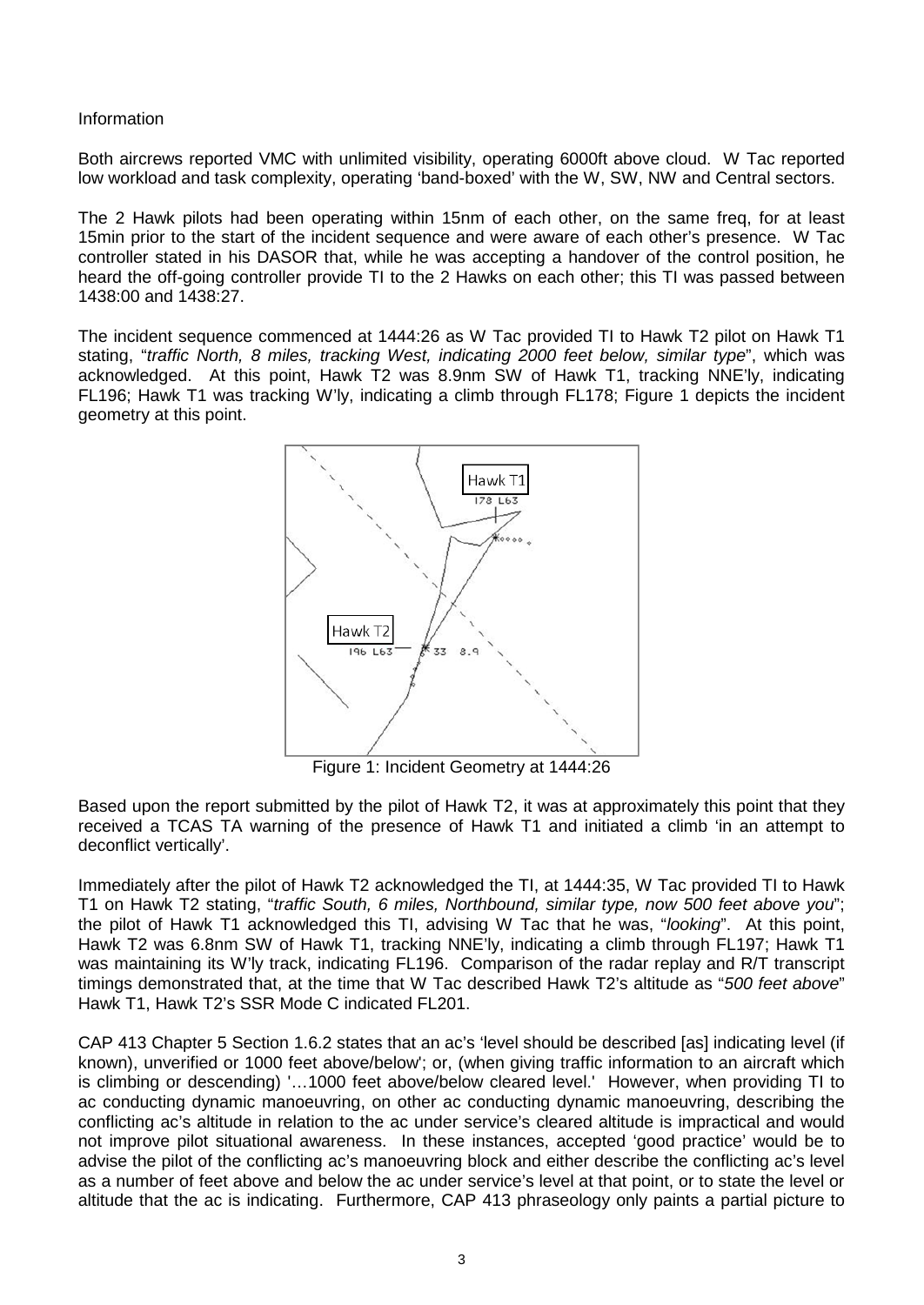the pilot as it does not describe the trend of the altitude, in that it does not include the ability to describe an ac as climbing or descending, nor does it include the ability to describe whether an ac is manoeuvring within a block of airspace. Again, adding these descriptors is considered 'good practice' in military controlling to enhance aircrew situational awareness.

The pilot of Hawk T2 reported on his DASOR that he observed Hawk T1 on his TCAS display climbing at a faster rate than his own and indicated above them. Figure 2 provides the SSR Mode C information for Hawk T2 (in red) and Hawk T1 (in blue) and starts with the data point immediately after Hawk T2 initiated the climb indicated on the radar replay at 1444:35, co-incident with the TI passed to Hawk T1.



Figure 2: SSR Mode C Information for Hawk T2 and Hawk T1

At 1444:44, Hawk T2 reached the 'top of climb' and 'rolled inverted and a 25 deg nose down attitude [was] selected' to deconflict from Hawk T1.

[UKAB Note(2): The following graph shows the vertical profile of each ac on the LH scale (taken from unprocessed Mode C radar data from 5 radar heads with overlapping coverage), and separation range on the RH scale (taken from a radar recording of the St Annes radar head with 4sec update rate).

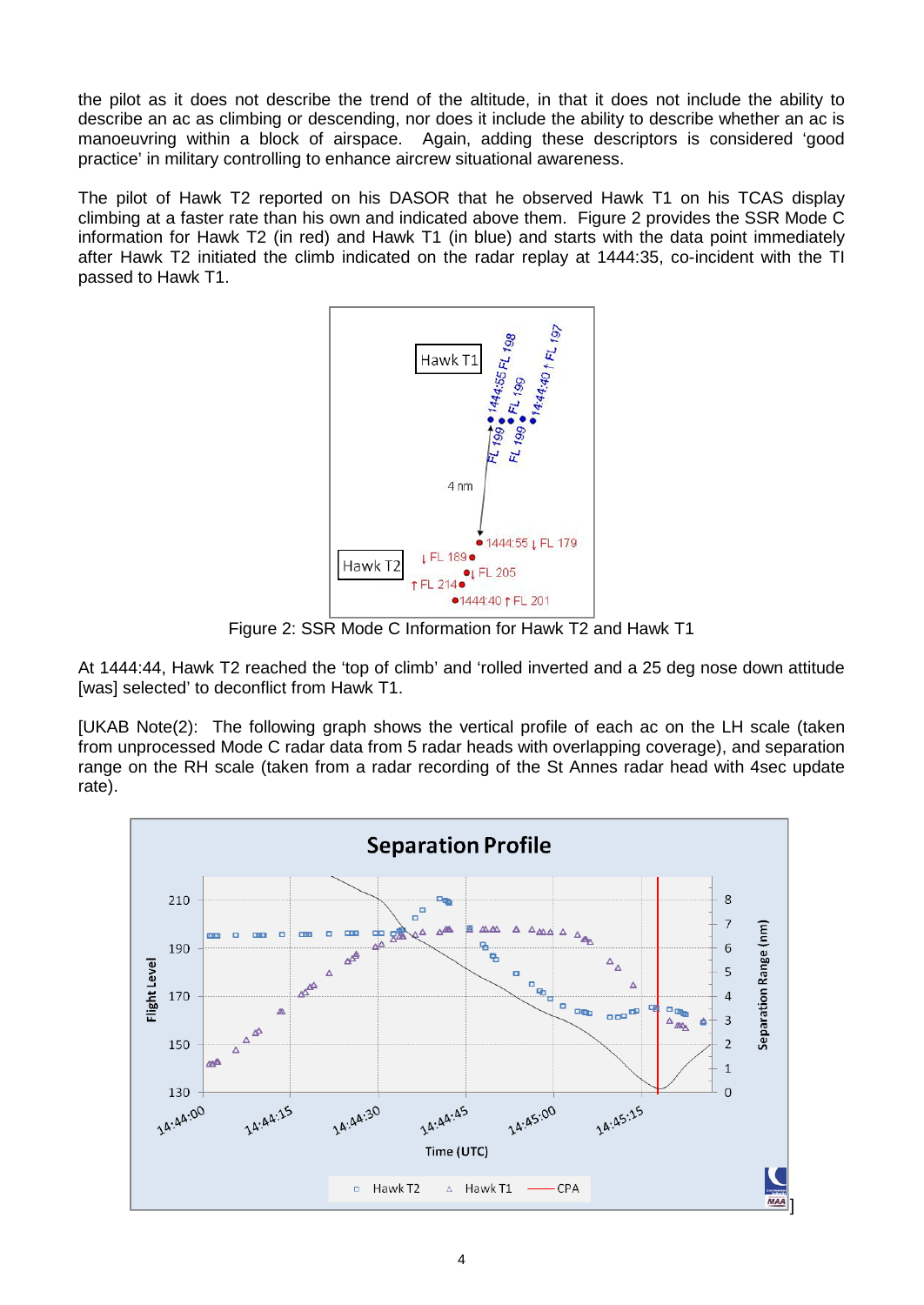At 1445:04, Hawk T2, indicating descent through FL167, turned L and adopted a N'ly track; Hawk T1 was 3nm N of Hawk T2, indicating FL197. Given the range scales utilised at Area radar, the turn by Hawk T2 would have become evident at approximately 1445:12. At 1445:11, Hawk T2, indicating FL159, turned L and adopted a NW'ly track. Simultaneously, Hawk T1, 1.9nm NNW of Hawk T2, initiated a maximum rate descending turn to the L, indicating descent through FL190. At the next sweep of the radar at 1445:16, Hawk T1's SSR Mode C information 'dropped-out' from West Tac's surveillance display; at this point, Hawk T2 was 1.2nm SE of Hawk T1 indicating FL161. At the range scales utilised at Area radar, the turn by Hawk T1 had not yet become evident and the radar returns of Hawk T2 and Hawk T1 were merging.

CAP 774 Chapter 3 Para 5 states that TI on relevant traffic shall be updated 'if it continues to constitute a definite hazard, or if requested by the pilot'.

The CPA occurred at 1445:19 as Hawk T1 passed above and 0.1nm W of Hawk T2; vertical separation was not recorded due to the loss of Hawk T1's SSR Mode C information. Based upon the respective pilot's reports, it appears that the crew of Hawk T2 visually acquired Hawk T1 after the CPA; the crew of Hawk T1 acquired Hawk T2 at the CPA. Figure 3 depicts the incident geometry from 1444:32 to 1445:35.



Figure 3: Incident Geometry from 1444:32 to 1445:35

Almost co-incidental with the CPA, at 1445:20, the pilot of Hawk T2 requested "*further traffic*" from W Tac, who advised "*Roger, on your 12 o'clock, in fact, he's over the top of you now, last indicating 3000 feet above, Westbound*"

### Analysis & Conclusion

Given the surveillance display range scales that would have been utilised by W Tac, the TI provided to both Hawk T2 and Hawk T1 pilots was timely and generally accurate. That said, the aircrew's SA would have been enhanced had W Tac included a description of the altitude trend of the respective Hawks. From W Tac's perspective, up until the point that Hawk T2 adopted a N'ly then a NW'ly track, which would have become visible to W Tac at approximately 1445:12, Hawk T2 was passing behind and below Hawk T1 and thus fell outside the CAP 774 bounds of 'relevant traffic'. Moreover, subsequent to completing their DASOR, W Tac has stated that he was conscious that the Hawk aircrews were aware of each other's presence and that he did not want to overly burden them with R/T. Given the rapidly developing situation from 1445:12 to the CPA, W Tac was not in a position to affect the incident outcome, which occurred following the max rate turn and descent into confliction by Hawk T1.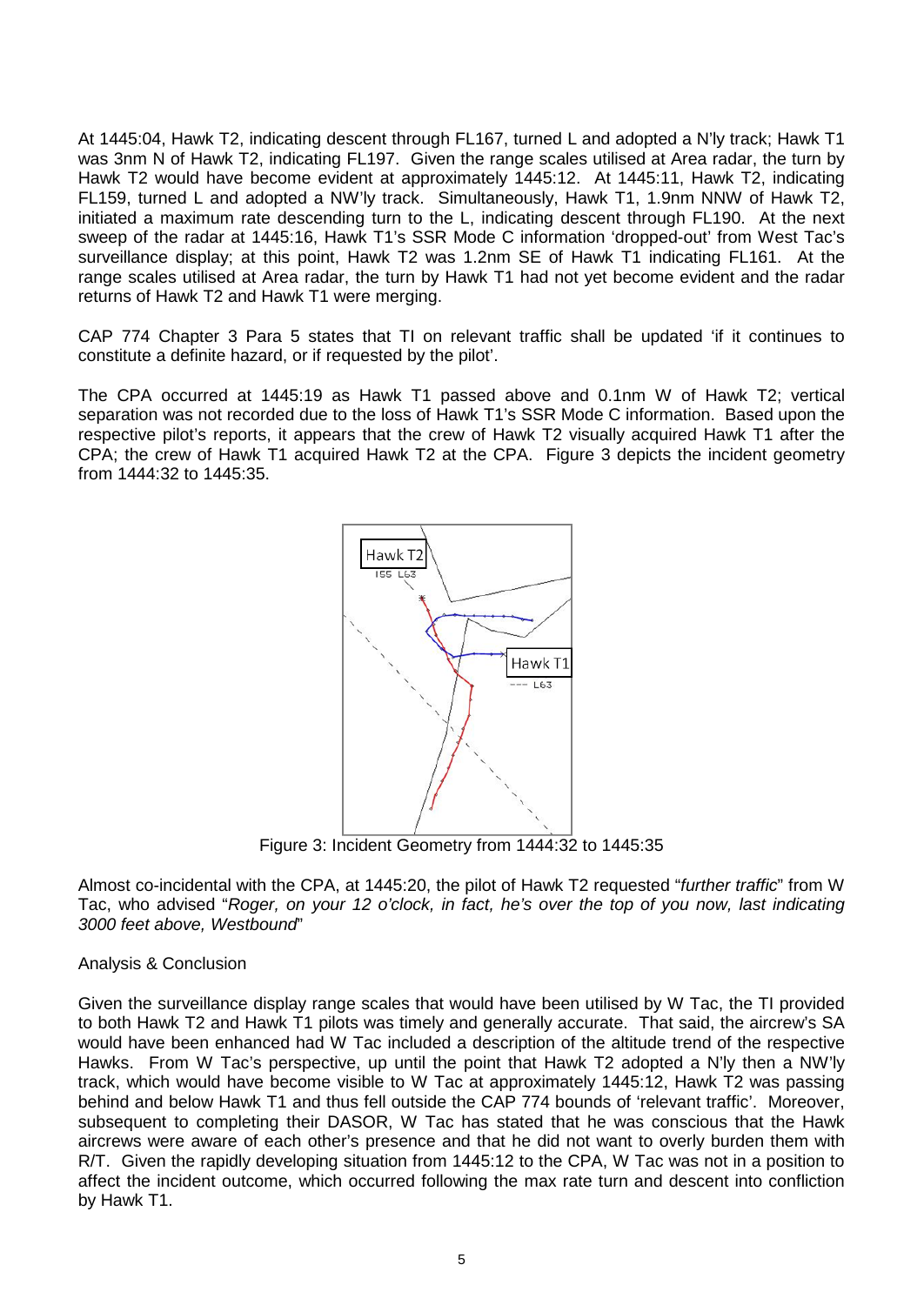# Recommendation

BM SPA has requested that MAA ATM Regs considers the inclusion of the TI phraseology issues highlighted within this report, in their ongoing work on TI phraseology with the Joint Phraseology Working Group.

**HQ AIR (TRG)** comments that there is an inconsistency in Hawk T1 pilot's narrative in that he reports seeing Hawk T2 'after the second orbit', whilst the radar replay shows the CPA occurring 100° or so into their first orbit; indeed it shows the completion of only a 180° turn. The crew have accepted that the incident may actually have occurred much earlier in the turn.

This incident highlights the limitations of both TCAS and ATS when dealing with manoeuvring traffic. Hawk T1 pilot's climb to above Hawk T2's level that was indicated on TCAS is not evident from the radar replay, which shows Hawk T1 climbing to, and then maintaining, around FL198 as Hawk T2 climbed to at least FL214. It is likely that the rate of climb on the host aircraft was beyond the capability of the TCAS to interpret; indeed it subsequently failed during the climb at 1444:38 having indicated a final differential of +200ft climbing, which is clearly at odds with the radar picture. Unfortunately, this erroneous information formed the basis of a decision to descend aggressively, at this stage with no TCAS information at all. This might still have been effective but for the subsequent turn to the W, which unfortunately brought the two ac back into confliction. A more appropriate avoiding action from Hawk T2 might have been a turn towards the E, given TI that Hawk T1 was tracking W although the crew's overriding impression from TCAS was that the contact was approaching rapidly from the 1 o'clock. For their part, Hawk T1's crew made a reasonable decision to descend, based upon their TI received just as Hawk T2 pilot briefly levelled above them. However, given that Hawk T2 pilot's intentions were unknown, without any positive coordination between the two crews this was never going to be entirely reliable and maintaining a concentrated lookout and requesting updates to the TI might have been more effective. It was also apparent from Hawk T2 pilot's comments immediately following the CPA that the crew were unaware that Hawk T1 had been receiving TI on them at the same time. Had W Tac referred to the other ac by its callsign rather than just as 'traffic', SA in both cockpits may have been improved and the crews may have been more likely to take positive deconfliction action themselves. It appears that W Tac had a misplaced confidence in the awareness that the two crews had of each other and updated TI to Hawk T1 following Hawk T2 pilot's manoeuvre might also have alerted him to the renewed conflict potential.

The balance between the inflexibility of rigidly sectorised airspace and the risk of collisions is a delicate one for the Hawks' Duty Holder. BM SPA's recommendations on phraseology are supported as are any RAF Valley-specific methods that might improve internal coordination. The crews commented that before being mandated to utilise a TS they would all have operated on a common frequency and deconflicted geographically. A TS combined with use of TCAS can still be effective but requires crews to strictly limit their manoeuvring to allow TCAS to function, and, if required, to avoid laterally based on TI to avoid unsighted, manoeuvring, traffic. This incident will need to be considered when assessing the effectiveness of the current deconfliction processes.

### **PART B: SUMMARY OF THE BOARD'S DISCUSSIONS**

Information available included reports from the pilots of both ac, transcripts of the relevant RT frequency, radar photographs/video recordings, reports from the air traffic controllers involved and reports from the appropriate ATC and operating authorities.

A military pilot Member noted that the 2 crews seemed to be making decisions based on historical information, which was compounded by the TCAS indications received by the Hawk T2 crew. There is a discrepancy between the ac vertical profiles on recorded radar and Hawk T2 pilot's report of the TCAS indications. It seemed likely that this was a result of the ac conducting dynamic manoeuvring above the limits for reliable surveillance radar tracking and/or that TCAS is not designed to be used